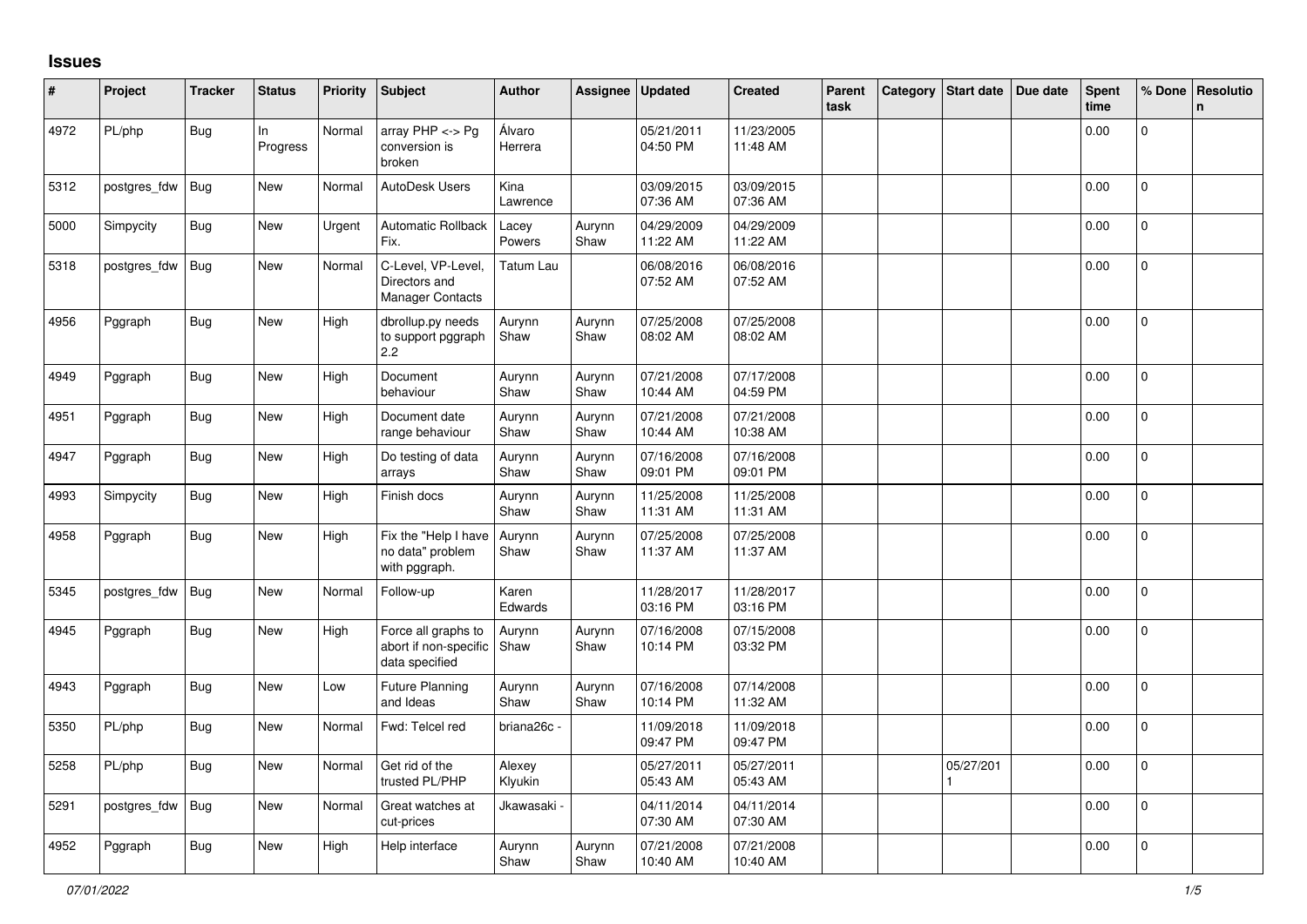| $\pmb{\sharp}$ | Project             | <b>Tracker</b> | <b>Status</b> | <b>Priority</b> | Subject                                                                                                      | <b>Author</b>          | Assignee       | <b>Updated</b>         | <b>Created</b>         | Parent<br>task | Category | Start date     | Due date  | <b>Spent</b><br>time | % Done         | Resolutio<br>$\mathsf{n}$ |
|----------------|---------------------|----------------|---------------|-----------------|--------------------------------------------------------------------------------------------------------------|------------------------|----------------|------------------------|------------------------|----------------|----------|----------------|-----------|----------------------|----------------|---------------------------|
| 4948           | Pggraph             | <b>Bug</b>     | New           | High            | in pggraph_table,<br>prevent crash if no<br>tables present                                                   | Aurynn<br>Shaw         | Aurynn<br>Shaw | 07/16/2008<br>09:42 PM | 07/16/2008<br>09:42 PM |                |          |                |           | 0.00                 | $\mathbf 0$    |                           |
| 5317           | postgres_fdw        | <b>Bug</b>     | <b>New</b>    | Normal          | Jonie Bittenbender                                                                                           | Jonie<br>Bittenbende   |                | 01/26/2016<br>10:56 PM | 01/26/2016<br>10:56 PM |                |          |                |           | 0.00                 | $\Omega$       |                           |
| 4937           | Pggraph             | <b>Bug</b>     | New           | High            | Modification of DB<br>Client code for date<br>ranges                                                         | Aurynn<br>Shaw         | Aurynn<br>Shaw | 07/16/2008<br>10:14 PM | 07/14/2008<br>10:45 AM |                |          |                |           | 0.00                 | $\Omega$       |                           |
| 4936           | Pggraph             | <b>Bug</b>     | New           | High            | Modify averaging<br>functions                                                                                | Aurynn<br>Shaw         | Aurynn<br>Shaw | 07/14/2008<br>10:12 AM | 07/14/2008<br>10:11 AM |                |          |                |           | 0.00                 | 0              |                           |
| 5301           | postgres_fdw        | <b>Bug</b>     | New           | Normal          | My husband loves<br>Jacob & Co                                                                               | Postgres<br>fdw        |                | 05/08/2014<br>03:17 AM | 05/08/2014<br>03:17 AM |                |          |                |           | 0.00                 | 0              |                           |
| 5316           | postgres_fdw        | <b>Bug</b>     | New           | Normal          | (no subject)                                                                                                 | Julieta<br>Clubb       |                | 01/18/2016<br>04:11 AM | 01/18/2016<br>04:11 AM |                |          |                |           | 0.00                 | $\mathbf 0$    |                           |
| 4872           | Odbcng              | Bug            | New           | High            | ODBCng +<br><b>UNICODE</b>                                                                                   | bford -                | bford -        | 04/24/2008<br>08:55 AM | 04/24/2008<br>08:55 AM |                |          |                |           | 0.00                 | $\mathbf 0$    |                           |
| 5331           | postgresql-sn<br>ap | Bug            | New           | Normal          | PgBackRest                                                                                                   | Joshua<br><b>Drake</b> |                | 02/10/2017<br>09:56 AM | 02/10/2017<br>09:56 AM |                |          |                |           | 0.00                 | $\overline{0}$ |                           |
| 4960           | Pggraph             | Bug            | New           | High            | pg error of<br>pggraph 2 2                                                                                   | Devrim<br>Gunduz       | Aurynn<br>Shaw | 12/30/2008<br>09:09 AM | 12/30/2008<br>09:09 AM |                |          |                |           | 0.00                 | $\Omega$       |                           |
| 4954           | Pggraph             | <b>Bug</b>     | New           | High            | pggraph_clients                                                                                              | Aurynn<br>Shaw         | Aurynn<br>Shaw | 07/25/2008<br>07:59 AM | 07/25/2008<br>07:59 AM |                |          |                |           | 0.00                 | $\Omega$       |                           |
| 4940           | Pggraph             | <b>Bug</b>     | New           | High            | Remove prefixes                                                                                              | Aurynn<br>Shaw         | Aurynn<br>Shaw | 07/14/2008<br>11:05 AM | 07/14/2008<br>11:05 AM |                |          |                |           | 0.00                 | $\overline{0}$ |                           |
| 5303           | postgres_fdw        | <b>Bug</b>     | New           | Normal          | [SPAM] Good<br>shoes good prices                                                                             | Alvherre -             |                | 05/11/2014<br>09:24 AM | 05/11/2014<br>09:24 AM |                |          |                |           | 0.00                 | 0              |                           |
| 5292           | postgres_fdw        | <b>Bug</b>     | <b>New</b>    | Normal          | [SPAM] Good<br>shoes good prices                                                                             | Ladyregina             |                | 04/11/2014<br>02:06 PM | 04/11/2014<br>02:06 PM |                |          |                |           | 0.00                 | $\Omega$       |                           |
| 5255           | PL/php              | <b>Bug</b>     | New           | Normal          | support<br><b>TRUNCATE</b><br>triggers                                                                       | Álvaro<br>Herrera      |                | 05/21/2011<br>04:29 PM | 05/21/2011<br>04:29 PM |                |          | 05/21/201      |           | 0.00                 | $\mathbf 0$    |                           |
| 5349           | PL/php              | <b>Bug</b>     | <b>New</b>    | Normal          | Telcel red                                                                                                   | briana26c -            |                | 11/04/2018<br>11:06 AM | 11/04/2018<br>11:06 AM |                |          |                |           | 0.00                 | $\mathbf 0$    |                           |
| 5260           | PL/php              | <b>Bug</b>     | New           | High            | The function could<br>not return varchar<br>string -- When<br>there is function<br>definition in<br>includes | anthony<br>chen        |                | 11/04/2011<br>08:57 AM | 11/02/2011<br>11:16 PM |                |          | 11/02/201<br>1 | 11/11/201 | 0.00                 | $\mathbf 0$    |                           |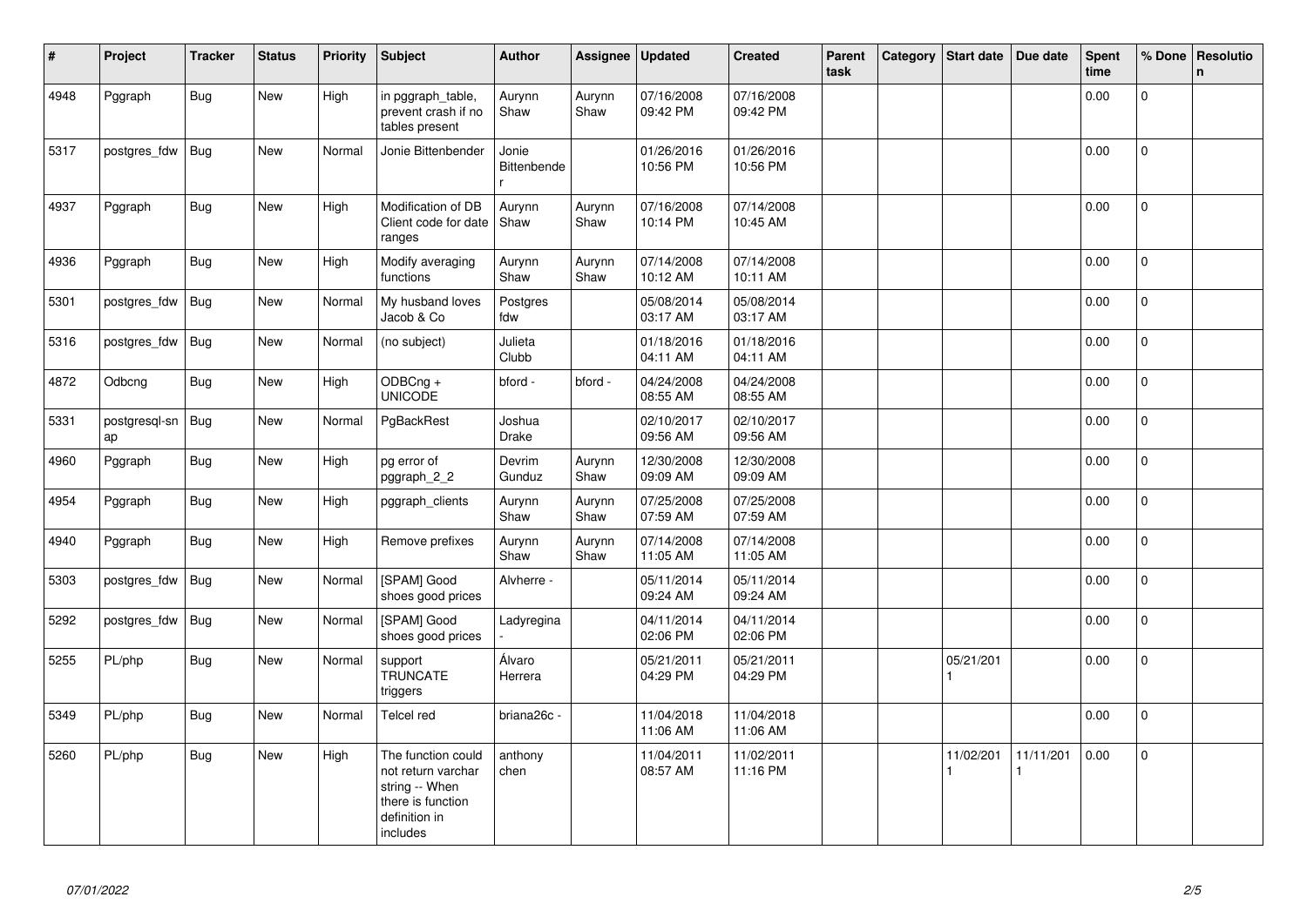| #    | Project      | <b>Tracker</b> | <b>Status</b>  | <b>Priority</b> | <b>Subject</b>                                                               | <b>Author</b>            | Assignee          | <b>Updated</b>         | <b>Created</b>         | Parent<br>task | Category | <b>Start date</b>           | Due date                             | <b>Spent</b><br>time | % Done              | Resolutio<br>$\mathbf n$ |
|------|--------------|----------------|----------------|-----------------|------------------------------------------------------------------------------|--------------------------|-------------------|------------------------|------------------------|----------------|----------|-----------------------------|--------------------------------------|----------------------|---------------------|--------------------------|
| 5328 | pitrtools    | <b>Bug</b>     | New            | High            | threaded_rsync.py:<br>--delete-excluded<br>causes all files to<br>be deleted | Eric<br>Worden           |                   | 01/17/2017<br>10:48 AM | 01/17/2017<br>10:48 AM |                |          | 01/17/201<br>$\overline{7}$ |                                      | 0.00                 | 0                   |                          |
| 5326 | postgres_fdw | Bug            | New            | Normal          | <b>Ubuntu Users</b><br><b>Email List</b>                                     | Melony<br>Scheid         |                   | 11/15/2016<br>07:03 AM | 11/15/2016<br>07:03 AM |                |          |                             |                                      | 0.00                 | $\mathbf{0}$        |                          |
| 5225 | PL/php       | <b>Bug</b>     | New            | Normal          | Unable to build<br>PL/php on OS X<br>(PHP 5.3)                               | Alexey<br>Klyukin        | Alexey<br>Klyukin | 05/27/2011<br>05:05 AM | 06/29/2010<br>05:25 AM |                |          | 06/29/201<br>0              |                                      | 0.00                 | $\mathbf 0$         |                          |
| 4959 | Pggraph      | <b>Bug</b>     | New            | High            | Upgrade all present<br>pggraph clients to<br>pggraph_2_2                     | Aurynn<br>Shaw           | Aurynn<br>Shaw    | 07/28/2008<br>08:07 AM | 07/28/2008<br>08:07 AM |                |          |                             |                                      | 0.00                 | 0                   |                          |
| 4950 | Pggraph      | <b>Bug</b>     | New            | High            | Write unit tests                                                             | Aurynn<br>Shaw           | Aurynn<br>Shaw    | 07/17/2008<br>05:02 PM | 07/17/2008<br>05:02 PM |                |          |                             |                                      | 0.00                 | $\mathbf 0$         |                          |
| 5259 | PL/php       | Feature        | New            | Normal          | Add support for<br>anonymous DO<br>blocks.                                   | Alexey<br>Klyukin        |                   | 05/27/2011<br>05:52 AM | 05/27/2011<br>05:52 AM |                |          | 05/27/201                   |                                      | 0.00                 | $\mathbf{0}$        |                          |
| 4979 | PL/php       | Feature        | In<br>Progress | Normal          | Add support for<br>IN/OUT parameters                                         | Álvaro<br>Herrera        | Alexey<br>Klyukin | 09/14/2011<br>11:21 AM | 12/05/2005<br>07:37 AM |                |          |                             | 09/13/201                            | 0.00                 | $\mathbf 0$         |                          |
| 4925 | Pggraph      | Feature        | New            | Normal          | Allow graphing<br>specific intervals                                         | Darcy<br>Buskermole<br>n | Aurynn<br>Shaw    | 10/16/2007<br>10:28 AM | 07/03/2007<br>08:28 AM |                |          |                             |                                      | 0.00                 | 0                   |                          |
| 5265 | pitrtools    | Feature        | New            | Normal          | Avoid the need to<br>manually edit<br>postgresql.conf<br>files               | Alexey<br>Klyukin        | Alexey<br>Klyukin | 05/22/2013<br>05:40 AM | 09/17/2012<br>04:13 AM |                |          | 09/17/201<br>$\overline{c}$ | 09/30/201<br>$\overline{\mathbf{c}}$ | 0.00                 | $\mathbf{0}$        |                          |
| 5315 | pitrtools    | Feature        | New            | Normal          | cmd_standby: Data<br>Directory vs.<br>Configuration<br>Directory?            | Michael<br>Vitale        | Michael<br>Vitale | 05/14/2015<br>03:57 PM | 05/14/2015<br>03:57 PM |                |          | 05/14/201<br>5              |                                      | 0.00                 | $\overline{0}$      |                          |
| 4984 | PL/php       | Feature        | In<br>Progress | Normal          | Composite Type<br>Argument as table                                          | bford -                  |                   | 05/21/2011<br>04:50 PM | 12/15/2005<br>03:38 AM |                |          |                             |                                      | 0.00                 | 0                   |                          |
| 4914 | Pggraph      | Feature        | In<br>Progress | Normal          | customer feedback                                                            | bford -                  | Aurynn<br>Shaw    | 08/20/2007<br>02:37 PM | 03/19/2007<br>08:54 PM |                |          |                             |                                      | 0.00                 | $\mathbf 0$         |                          |
| 4931 | Pggraph      | Feature        | New            | Normal          | Develop a nagios<br>plugin for pggraph<br>checks                             | Devrim<br>Gunduz         | Aurynn<br>Shaw    | 12/18/2007<br>07:24 PM | 12/18/2007<br>07:24 PM |                |          |                             |                                      | 0.00                 | 0                   |                          |
| 4933 | Pggraph      | Feature        | New            | Normal          | Feature requests,<br>pggraph                                                 | Aurynn<br>Shaw           | Aurynn<br>Shaw    | 03/12/2008<br>12:44 PM | 03/12/2008<br>12:44 PM |                |          |                             |                                      | 0.00                 | $\mathsf{O}\xspace$ |                          |
| 4932 | Pggraph      | Feature        | New            | Normal          | Have pggraph<br>directly access Wiki Shaw<br>passwords                       | Aurynn                   | Aurynn<br>Shaw    | 12/31/2007<br>10:28 AM | 12/31/2007<br>10:28 AM |                |          |                             |                                      | 0.00                 | $\mathbf 0$         |                          |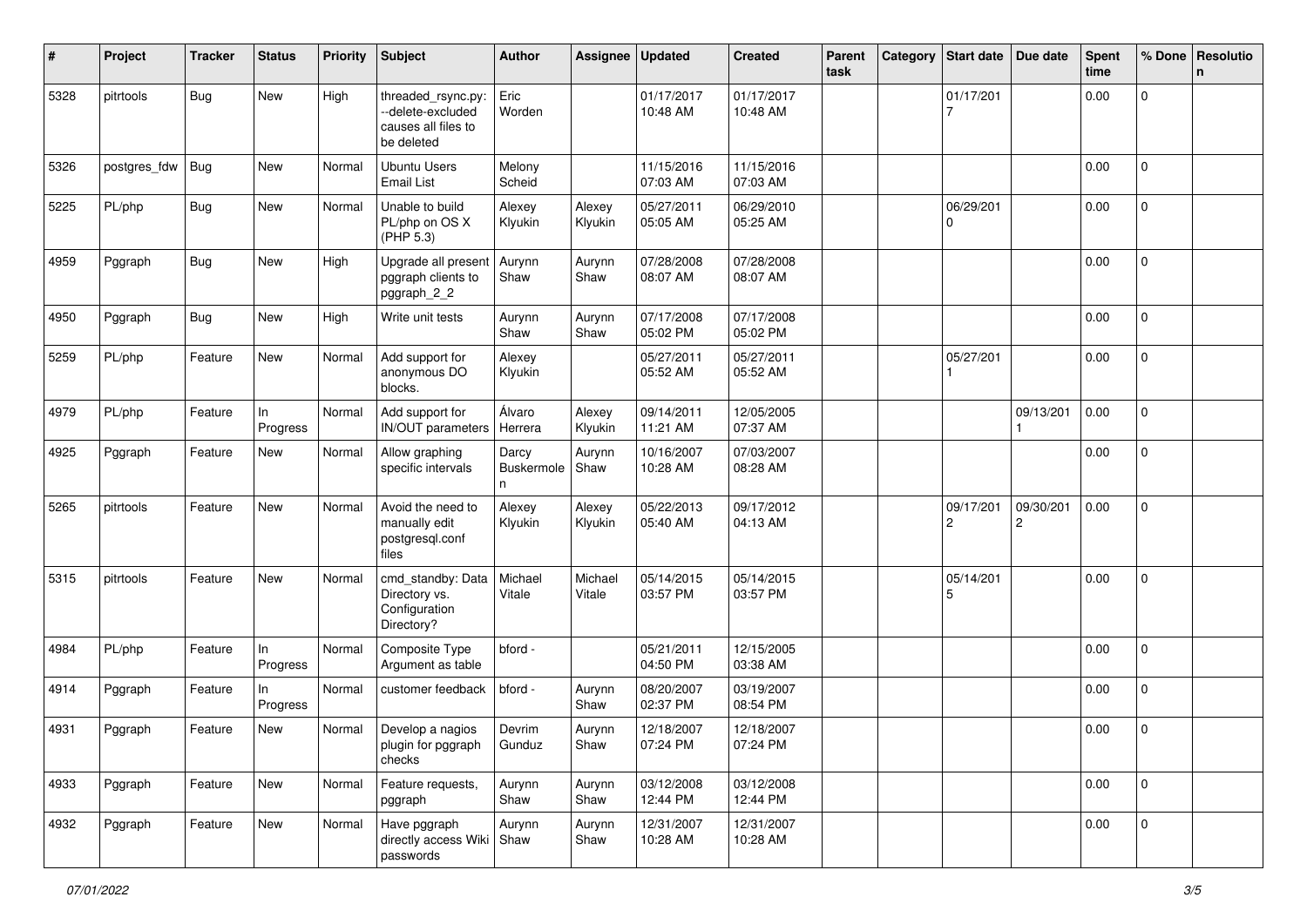| #    | Project             | <b>Tracker</b> | <b>Status</b>     | <b>Priority</b> | <b>Subject</b>                             | <b>Author</b>            | Assignee               | <b>Updated</b>         | <b>Created</b>         | Parent<br>task | Category | <b>Start date</b>     | Due date                    | Spent<br>time | % Done              | Resolutio<br>n |
|------|---------------------|----------------|-------------------|-----------------|--------------------------------------------|--------------------------|------------------------|------------------------|------------------------|----------------|----------|-----------------------|-----------------------------|---------------|---------------------|----------------|
| 4915 | Pggraph             | Feature        | In<br>Progress    | Normal          | insert time should<br>be timestamptz       | Darcy<br>Buskermole<br>n | Aurynn<br>Shaw         | 10/16/2007<br>09:45 AM | 03/21/2007<br>06:35 AM |                |          |                       |                             | 0.00          | 0                   |                |
| 4926 | Pggraph             | Feature        | New               | Normal          | insert/update/delete                       | bford -                  | Aurynn<br>Shaw         | 12/26/2007<br>12:26 PM | 08/20/2007<br>04:15 PM |                |          |                       |                             | 0.00          | $\mathbf 0$         |                |
| 4890 | Pggraph             | Feature        | In<br>Progress    | Normal          | new report(s)                              | Darcy<br>Buskermole<br>n | Aurynn<br>Shaw         | 10/16/2007<br>10:20 AM | 09/25/2006<br>10:36 PM |                |          |                       |                             | 0.00          | $\mathbf 0$         |                |
| 5327 | postgresql-sn<br>ap | Feature        | In<br>Progress    | Normal          | New snap<br>packages to be<br>created      | Joshua<br>Drake          | Ivan<br>Lezhnjov       | 12/13/2016<br>08:36 AM | 12/09/2016<br>07:11 AM |                |          | 12/09/201<br>6        |                             | 0.00          | 40                  |                |
| 4901 | Pggraph             | Feature        | New               | High            | pggraph_table<br>doesn't list tables       | bford -                  | Aurynn<br>Shaw         | 12/30/2008<br>01:56 PM | 12/29/2006<br>05:18 PM |                |          |                       |                             | 0.00          | $\mathbf{0}$        |                |
| 5236 | PL/php              | Feature        | New               | Normal          | pg_raise to PHP<br>Object                  | Moisés P.<br>Sena        |                        | 07/29/2010<br>11:08 AM | 07/29/2010<br>11:07 AM |                |          | 07/29/201<br>0        |                             | 0.00          | 0                   |                |
| 4866 | Odbcng              | Feature        | New               | High            | please post test<br>cases                  | bford -                  | bford -                | 11/16/2007<br>08:21 PM | 11/16/2007<br>08:21 PM |                |          |                       |                             | 0.00          | 0                   |                |
| 4967 | PL/php              | Feature        | In<br>Progress    | Normal          | Redesign memory<br>handling                | Álvaro<br>Herrera        |                        | 05/21/2011<br>04:50 PM | 11/16/2005<br>05:31 PM |                |          |                       |                             | 0.00          | $\mathbf 0$         |                |
| 5306 | pitrtools           | Feature        | Feedback   Normal |                 | Reimplementation<br>of queue               | Joshua A.<br>Drake       | Joshua<br><b>Drake</b> | 11/13/2014<br>10:12 AM | 05/13/2014<br>12:58 PM |                |          | 05/13/201<br>$\Delta$ |                             | 0.00          | $\mathbf 0$         |                |
| 5235 | PL/php              | Feature        | New               | Normal          | SPI Object and not<br>function             | Moisés P.<br>Sena        |                        | 07/29/2010<br>10:48 AM | 07/29/2010<br>10:48 AM |                |          | 07/29/201<br>0        |                             | 0.00          | 0                   |                |
| 4908 | Pggraph             | Feature        | In<br>Progress    | Normal          | Table statistics<br>tablename              | bford -                  | Aurynn<br>Shaw         | 08/20/2007<br>02:35 PM | 01/07/2007<br>07:26 PM |                |          |                       |                             | 0.00          | $\mathbf 0$         |                |
| 4868 | Odbcng              | Feature        | New               | High            | Test environment                           | bford -                  | bford -                | 11/28/2007<br>02:22 PM | 11/27/2007<br>08:48 PM |                |          |                       |                             | 0.00          | 0                   |                |
| 4873 | Odbcng              | Feature        | New               | High            | Win64 version                              | bford -                  | bford -                | 07/23/2008<br>02:21 AM | 07/23/2008<br>02:21 AM |                |          |                       |                             | 0.00          | 0                   |                |
| 5257 | postgres.js         | Support        | New               | Normal          | method to catch<br>error on<br>connection? | Rick<br>Harding          |                        | 05/26/2011<br>09:15 AM | 05/26/2011<br>09:15 AM |                |          | 05/26/201             |                             | 0.00          | 0                   |                |
| 5340 | postgresql-sn<br>ap | Task           | New               | Normal          | Change package<br>name                     | Ivan<br>Lezhnjov         | Ivan<br>Lezhnjov       | 08/02/2017<br>11:44 PM | 08/02/2017<br>11:44 PM |                |          | 08/02/201<br>7        | 08/04/201<br>$\overline{7}$ | 0.00          | 0                   |                |
| 5339 | postgresql-sn<br>ap | Task           | New               | Normal          | Explore tracks<br>feature                  | Ivan<br>Lezhnjov         | Ivan<br>Lezhnjov       | 06/09/2017<br>03:47 AM | 06/09/2017<br>03:47 AM |                |          | 06/09/201             | 06/16/201<br>7              | 0.00          | $\mathsf{O}\xspace$ |                |
| 5321 | postgresql-sn<br>ap | Task           | New               | Normal          | Make postgres a<br>systemd daemon          | Ivan<br>Lezhnjov         |                        | 10/28/2016<br>06:34 AM | 10/28/2016<br>06:34 AM |                |          | 10/28/201<br>6        |                             | 0.00          | $\mathsf{O}\xspace$ |                |
| 5256 | PL/php              | Discussio<br>n | New               | Normal          | Creating a PL/php<br>distribution          | Joshua<br>Drake          |                        | 05/26/2011<br>01:44 PM | 05/21/2011<br>06:36 PM |                |          | 05/21/201             |                             | 0.00          | $\overline{0}$      |                |